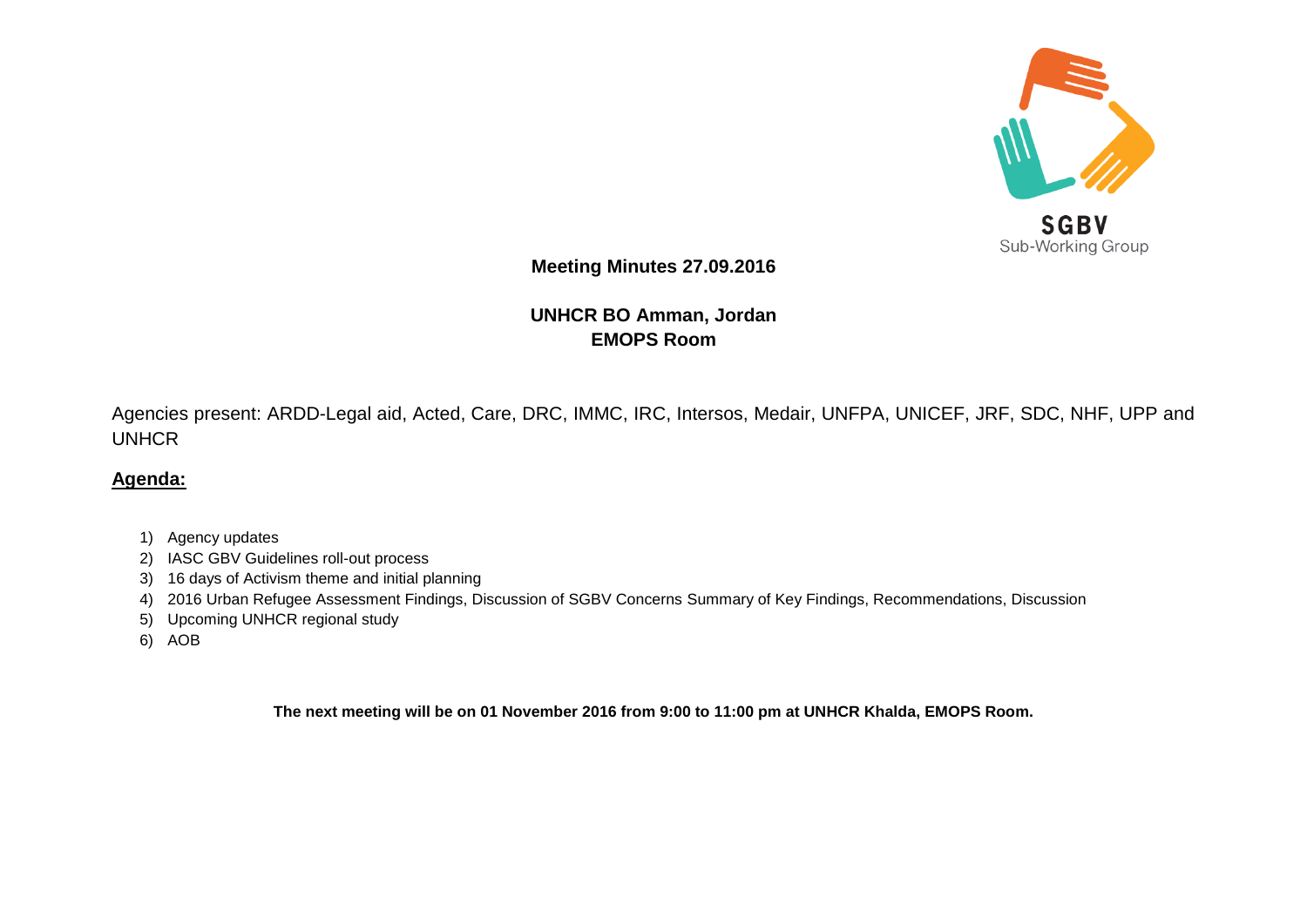| <b>Agenda items</b>                                            | <b>Discussion</b>                                                                                                                                                                                                                                                                                                                                                                                                                                                                                                                                                                                                                                                                                                                                                                                                                                                                                                                  | <b>Action points</b>                                                        | <b>Responsible Agency</b>  |
|----------------------------------------------------------------|------------------------------------------------------------------------------------------------------------------------------------------------------------------------------------------------------------------------------------------------------------------------------------------------------------------------------------------------------------------------------------------------------------------------------------------------------------------------------------------------------------------------------------------------------------------------------------------------------------------------------------------------------------------------------------------------------------------------------------------------------------------------------------------------------------------------------------------------------------------------------------------------------------------------------------|-----------------------------------------------------------------------------|----------------------------|
| Organization<br>Updates,<br><b>Announcements</b>               | <b>IMC</b> is conducting GBV case management through outreach activities in Village<br>5 and SGBV awareness sessions in coordination with Care International.<br>Care International initiated a new project on GBV case identification and<br>referral through the involvement of CBOs in 6 locations of Mafraq and Zarqa<br>governorates.<br>JRF: JRF started to provide case management in cooperation with Queen<br>Rania Family and Child Centre in three areas (Maan, Alquwaysemeh and<br>Karak) working with 3 CBOs.<br><b>UNHCR:</b> The government will issue MOI cards for children born in Syria with<br>documentation based on UNHCR's asylum seeker status and<br>no.<br>documentation.<br><b>UNICEF</b> initiated a process of the update of the referral pathways of the<br>Interagency SOPs for CP and SGBVCP/GBV. Agencies will be contacted<br>through the SGBV/SP-SWG to provide latest and updated information. | Members to provide latest<br>information to the designated<br>focal points. | <b>Sector Coordinators</b> |
| <b>IASC</b><br><b>GBV</b><br>guidelines<br>roll<br>out process | Jordan is one of the 11 priority countries for the roll out of the inter-agency<br>SGBV guidelines. Following are the agreed priority sectors for the rollout of the<br>guidelines: Education, Protection, Livelihood and Cash, Shelter, Wash and<br>Camp Coordination, The rollout is planned between 13-24/11/2016. It involves,<br>one day training for each sector as well two hours session for the SGBV-SWG<br>and a session in the ISWG.                                                                                                                                                                                                                                                                                                                                                                                                                                                                                    | Coordinate with other sectors<br>targeted for the rollout.                  | Sector-Coordinators        |